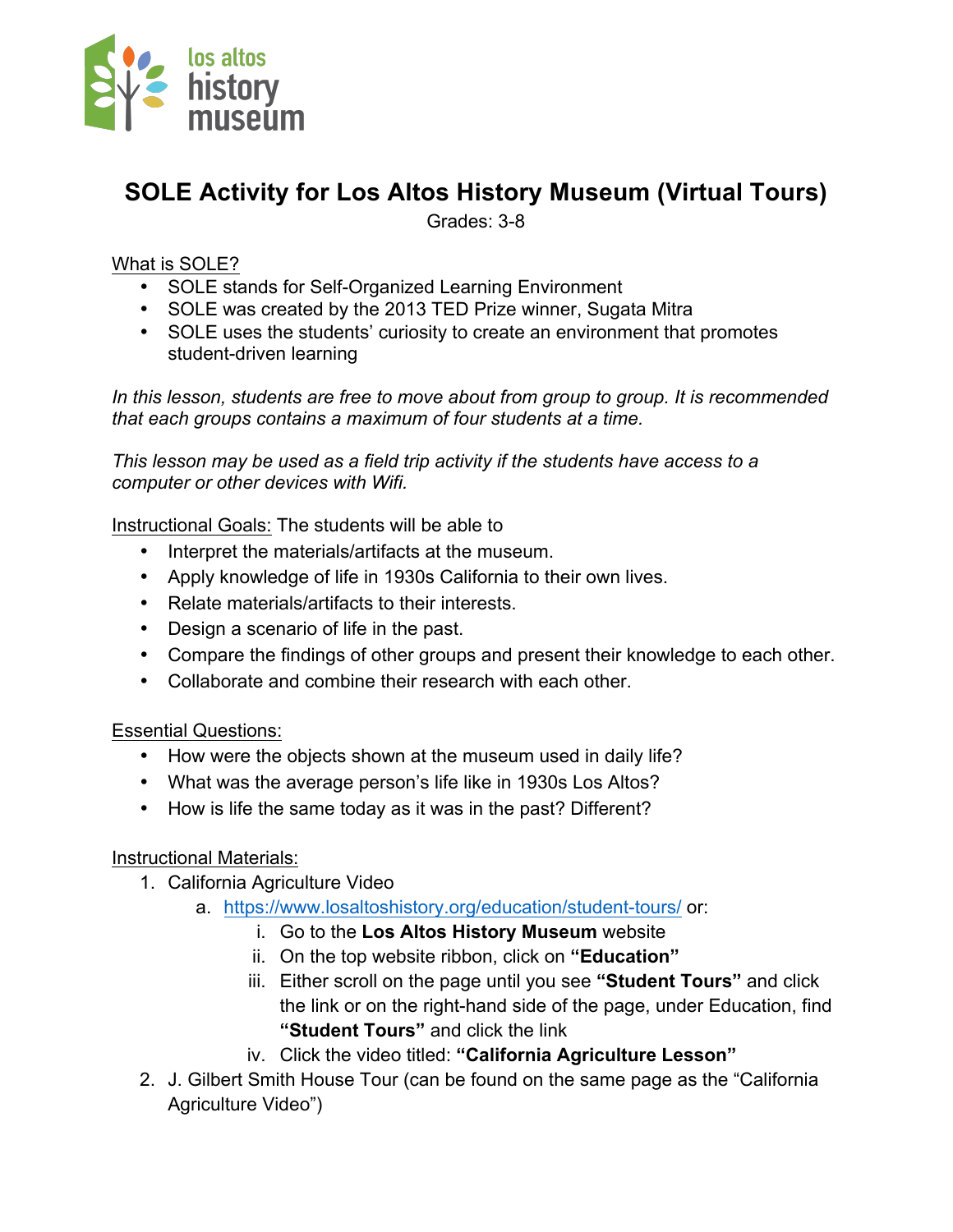- 3. Breakout Rooms
- 4. Shared Google Doc

#### Procedure:

- 1. Play the "California Agriculture Video"
- 2. Introduce students to the "J. Gilbert House Tour"
- 3. Pose an open-ended question based on the environment and surrounding of the Los Altos History Museum. The example question you may use:
	- *a. Put yourself in Mr. Smith's shoes and share your typical day from sun up to sun down as you work the apricot orchards.*
- 4. Allow students to choose their breakout rooms and move freely between rooms. Additionally, create a shared Google Doc with a list of each group. Students will contribute their findings to this document under the group title of the group they are in at the time.
- 5. Let the students (working in a team/breakout room) investigate the J. Gilbert House and research information about the 1930s to be able to answer the proposed question.
	- a. Have them look at the artifacts to see what tools they would use or which toys they would play with
	- b. The students work together and write or type their findings
	- c. The students communicate and discuss the answer to the question
- 6. Students present their findings (2 options)
	- a. Option 1: Have each student present his/her findings
	- b. Option 2: Allow five minutes for the students to write a couple of sentences answering the question posed
- 7. Reflection/Conclusion: Ask the students the following questions:
	- a. What surprised you most about life on the farm in the 1930s?
	- b. How was life different in the 1930s as compared to your life today?

#### Assessment/Closure:

Throughout the activity, students will be adding their findings to a document. At the end of class, the students will either present their research or write it down. They will also reflect on their lives as compared to life in the 1930s.

## Reflection/ Notes:

• Some students may wander while others may want to just stay with their friends. Consider telling students they must visit a certain number of groups.